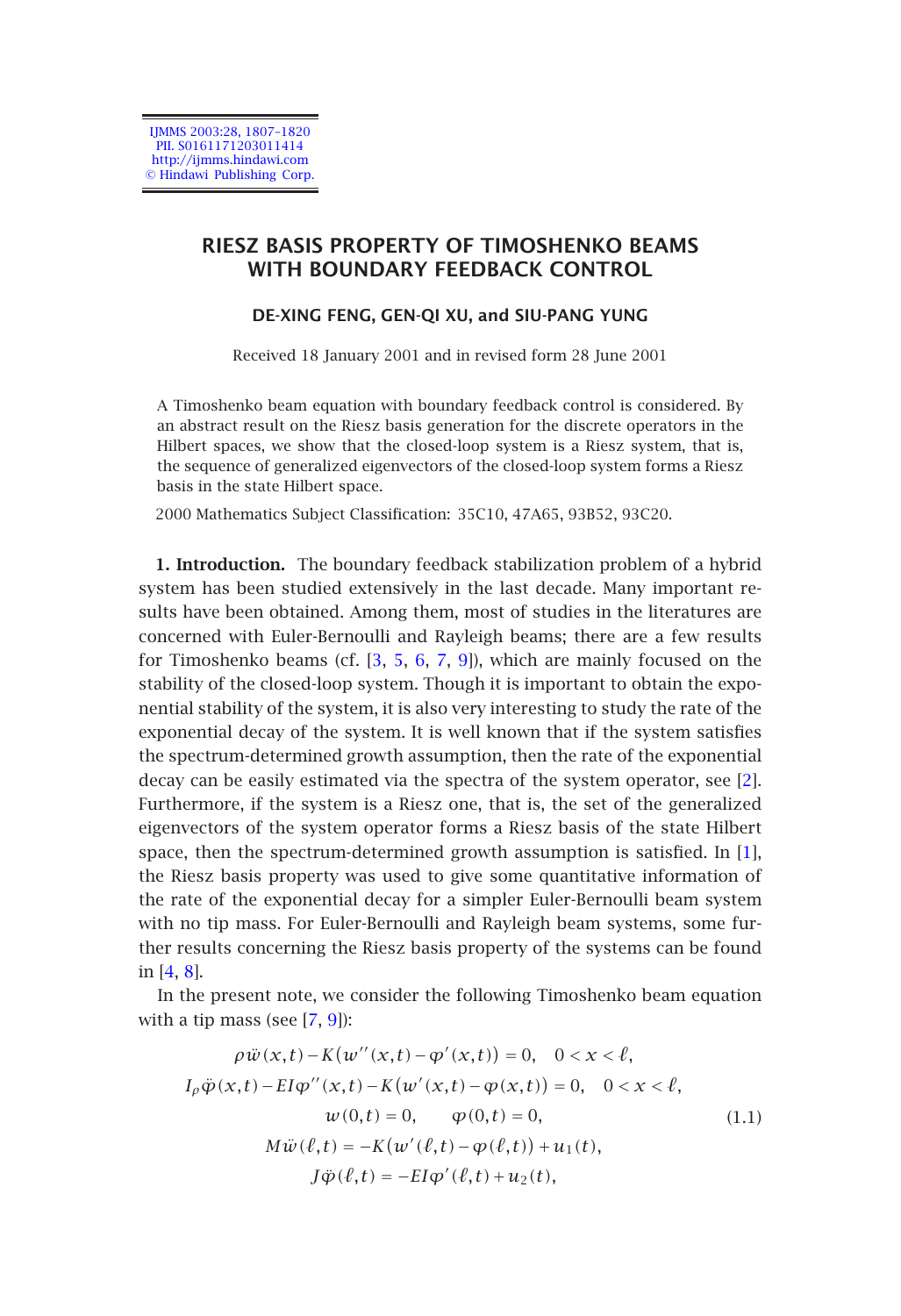with boundary feedback control

$$
u_1(t) = -\alpha \dot{w}(\ell, t) - y[\dot{w}'(\ell, t) - \dot{\varphi}(\ell, t)],
$$
  
\n
$$
u_2(t) = \beta \dot{\varphi}(\ell, t) - v \dot{\varphi}'(\ell, t).
$$
\n(1.2)

Here,  $I_{\rho}$ ,  $\rho$ , *EI*, *K*, and  $\ell$  are mass moment of inertia, mass density, rigidity coefficient, shear modulus of elasticity, and length of the beam, respectively, and *α*, *β*, *γ*, and *ν* are positive feedback constants. Here, and henceforth, the dot and the prime denote de[riv](#page-13-4)atives with respect to time and space variables, respectively. In [9], the energy multiplier method is used to show the stability of the closed-loop system  $(1.1)$  with  $(1.2)$ . In this note, the Riesz basis property of this system is proven, and hence the spectrum-determined growth assumption of the system is satisfied. Finally, based on this consideration, we show the exponential stability of the closed-loop system (1.1) with (1.2) via estimating the eigenvalues of  $A$ .

**2. The state space and eigenvalue problem.** First, we recall the state space and the operator defined in [9]. Let

$$
\mathcal{H} = V_0^1 \times L^2_{\rho}(0,\ell) \times V_0^1 \times L^2_{I_{\rho}}(0,\ell) \times \mathbb{R} \times \mathbb{R},\tag{2.1}
$$

where  $V_0^k = \{ \varphi \in H^k(0, \ell) \mid \varphi(0) = 0 \}, k = 1, 2$ , with  $H^k(0, \ell)$  the usual Sobolev space of order *k*. For  $Y_1 = [w_1, z_1, \varphi_1, \psi_1, \xi_1, \eta_1]^T$ ,  $Y_2 = [w_2, z_2, \varphi_2, \psi_2, \xi_2, \eta_2]^T \in$  $\mathscr H$ , where the superscript  $T$  denotes the transposition of a matrix, the inner product in  ${\mathscr H}$  is defined by

$$
\langle Y_1, Y_2 \rangle = \int_0^{\ell} K w_1' \overline{w_2'} dx + \int_0^{\ell} \rho z_1 \overline{z_2} dx + \int_0^{\ell} E I \varphi_1' \overline{\varphi_2'} dx + \int_0^{\ell} I_{\rho} \psi_1 \overline{\psi_2'} dx + M^{-1} \xi_1 \overline{\xi_2} + J^{-1} \eta_1 \overline{\eta_2}.
$$
 (2.2)

Define the linear operator  $\mathcal A$  in  $\mathcal H$  by

$$
\mathcal{A}\begin{pmatrix} w \\ z \\ \varphi \\ \psi \\ \xi \\ \eta \end{pmatrix} = \begin{pmatrix} z \\ \frac{K}{\rho}(w'' - \varphi') \\ \psi \\ \frac{EI}{I_{\rho}}\varphi'' + \frac{K}{I_{\rho}}(w' - \varphi) \\ -\alpha z(\ell) - K(w'(\ell) - \varphi(\ell)) \\ -\beta \psi(\ell) - EI\varphi'(\ell) \end{pmatrix}
$$
(2.3)

<span id="page-1-0"></span>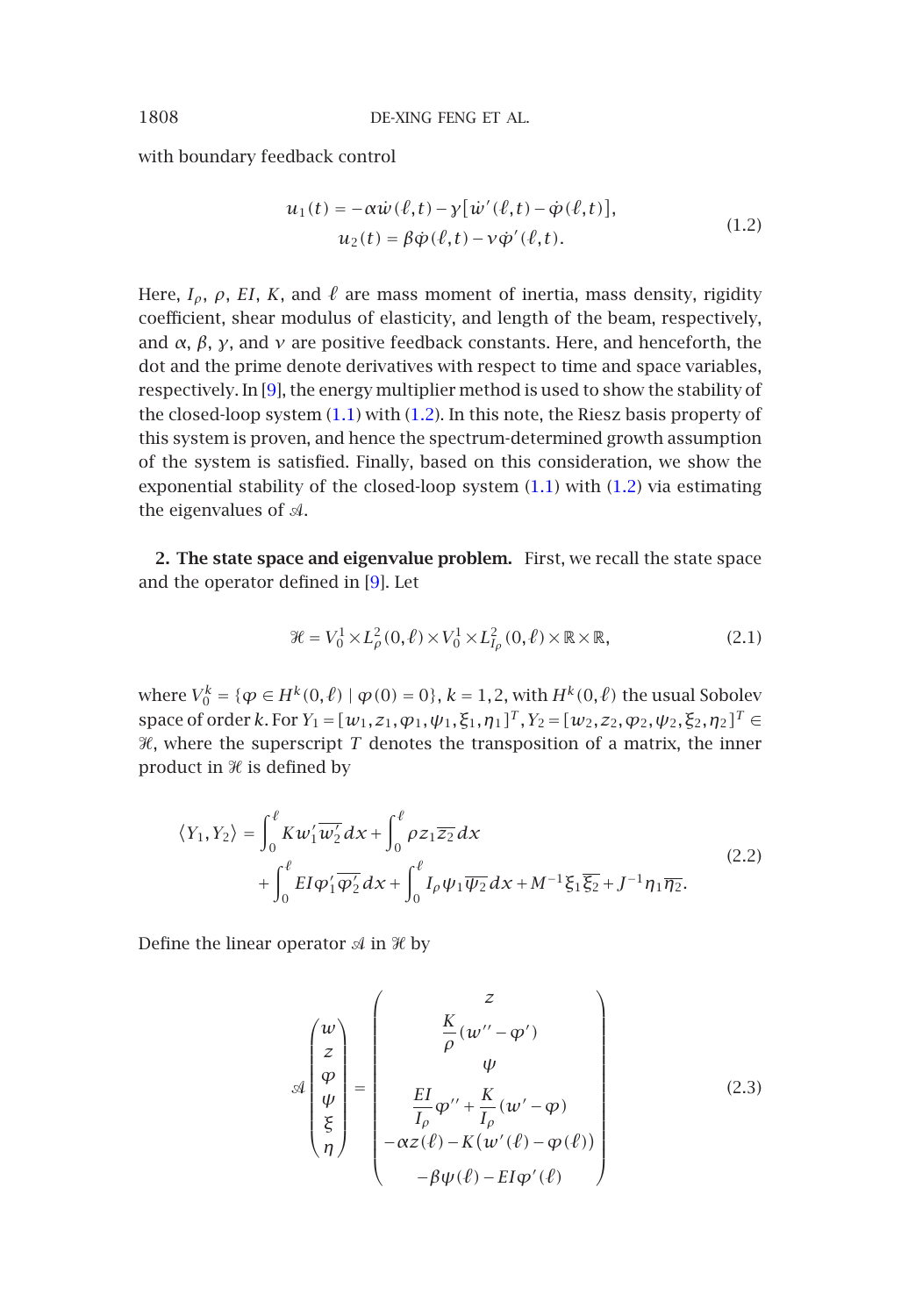RIESZ BASIS PROPERTY OF TIMOSHENKO BEAMS *...* 1809

<span id="page-2-1"></span>with the domain

$$
\mathcal{D}(\mathcal{A}) = \left\{ Y = [w, z, \varphi, \psi, \xi, \eta]^T \in \mathcal{H} \mid w, \varphi \in V_0^2, \ z, \psi \in V_0^1, \xi = Mz(\ell) + \gamma(w'(\ell) - \varphi(\ell)), \eta = J\psi(\ell) + \gamma\varphi'(\ell) \right\}.
$$
\n(2.4)

<span id="page-2-0"></span>Then the closed-loop system (1.1) with (1.2) becomes the following evolution equation in  $\mathcal{H}$ :

$$
\frac{d}{dt}Y(t) = \mathcal{A}Y(t), \quad \forall t > 0,
$$
\n(2.5)

where

$$
Y(t) = [w(\cdot, t), \dot{w}(\cdot, t), \varphi(\cdot, t), \dot{\varphi}(\cdot, t), M\dot{w}(\ell, t)+ \gamma(w'(\ell, t) - \varphi(\ell, t)), J\dot{\varphi}(\ell, t) + \gamma \varphi'(\ell, t)]^T.
$$
\n(2.6)

The following lemma ca[n be found i](#page-2-0)n [9].

**LEMMA 2.1.** *The operator*  $\triangleleft$  *is dissipative and generates a*  $C_0$ -semigroup with *exponential decay.*

In order to investigate the rate of the exponential decay of the closed-loop system (1.1) with (1.2), we study the Riesz basis property of the generalized eigenvector system of  $A$ . For this purpose, we need the following lemma.

**LEMMA 2.2.** The operator  $\mathcal A$  has compact resolvent on  $\mathcal X$ .

**PROOF.** It follows from Lemma 2.1 that  $0 \in \rho(\mathcal{A})$ . Then for any  $F = [f_1, f_2,$  $g_1, g_2, \zeta_1, \zeta_2]^T \in \mathcal{H}$ , there is a unique element  $Y = [w, z, \varphi, \psi, \xi, \eta]^T \in \mathcal{H}$  such that  $\mathcal{A}Y = F$ , that is,

$$
z = f_1, \qquad \frac{K}{\rho}(w'' - \varphi') = f_2, \qquad \psi = g_1, \qquad \frac{EI}{I_\rho}\varphi'' + \frac{K}{I_\rho}(w' - \varphi) = g_2, - \alpha z(\ell) - K(w'(\ell) - \varphi(\ell)) = \zeta_1, \qquad -\beta \psi(\ell) - EI\varphi'(\ell) = \zeta_2,
$$
 (2.7)

from which we obtain

$$
Y = \begin{pmatrix} \int_0^x \varphi(s)ds - \frac{1}{K}(\alpha f_1(\ell) + \zeta_1)x + \frac{\rho}{K} \int_0^{\ell} k(x,s) f_2(s)ds \\ f_1(x) \\ \varphi(x) \\ g_1(x) \\ M f_1(\ell) - \frac{\gamma}{K} [\alpha f_1(\ell) + \zeta_1] \\ J \psi(\ell) + \frac{\gamma}{EI} [\beta \psi(\ell) + \zeta_2] \end{pmatrix},
$$
(2.8)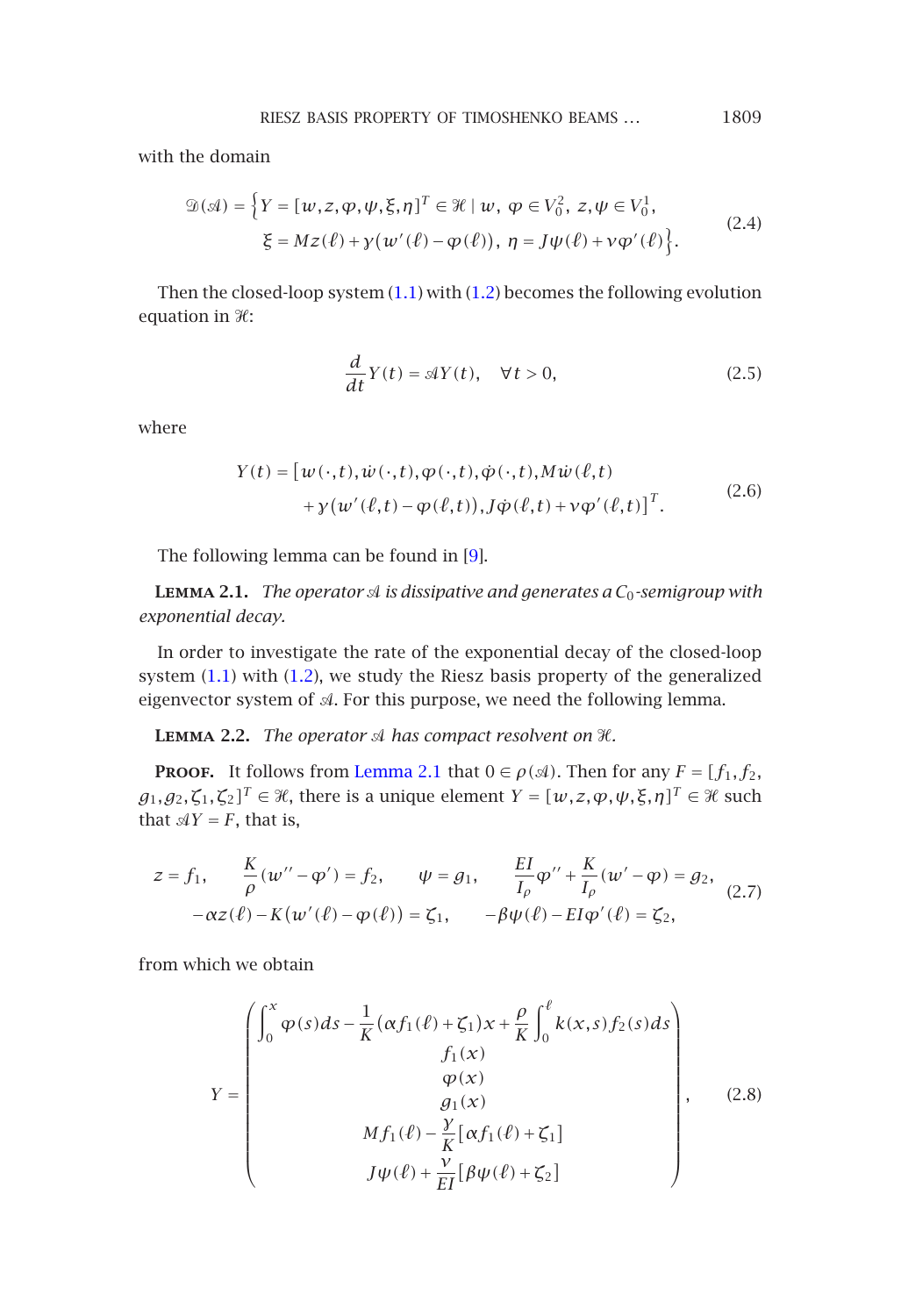where

$$
\varphi(x) = -\frac{1}{EI} \left[ \left( \beta g_1(\ell) + \zeta_2 \right) x + I_\rho \int_0^\ell k(x, s) g_2(s) ds \right. \\ \left. + \left( \alpha f_1(\ell) + \zeta_1 \right) \left( \ell x + \frac{x^2}{2} \right) + \rho \int_0^\ell k(x, s) ds \int_s^\ell f_2(r) dr \right], \quad (2.9)
$$

$$
k(x, s) = \begin{cases} s, & 0 \le s \le x, \\ x, & x \le s \le \ell. \end{cases}
$$

Then it is easy to see the compactness of  $\mathcal{A}^{-1}.$ 

Now, we consider the eigenvalue problem of  $\mathcal{A}$ . Let  $\lambda \in \mathbb{C}$  be an eigenvalue of  $\mathcal{A}$  and  $Y = [w, z, \varphi, \psi, \xi, \eta]^T \in \mathcal{H}$  an eigenvector corresponding to  $\lambda$ , then the functions  $w(x)$  and  $\varphi(x)$  satisfy

$$
\rho \lambda^2 w(x) - K(w''(x) - \varphi'(x)) = 0, \quad 0 < x < \ell,
$$
\n
$$
I_{\rho} \lambda^2 \varphi(x) - EI\varphi''(x) - K(w'(x) - \varphi(x)) = 0, \quad 0 < x < \ell,
$$
\n
$$
w(0) = \varphi(0) = 0, \quad (2.10)
$$
\n
$$
\lambda^2 M w(\ell) + K(w'(\ell) - \varphi(\ell) = -\alpha \lambda w(\ell) - \lambda \gamma(w'(\ell) - \varphi(\ell)),
$$
\n
$$
\lambda^2 J \varphi(\ell) + EI\varphi(\ell) = \beta \lambda \varphi(\ell) - \lambda \gamma \varphi'(\ell).
$$

Set

$$
\rho_1^2 = \frac{\rho}{K}, \qquad \rho_2^2 = \frac{I_\rho}{EI}, \qquad a = \rho_1^2 \lambda^2, \qquad b = \rho_2^2 \lambda^2 + \frac{K}{EI}, \qquad c = -\frac{K}{EI}.
$$
 (2.11)

Denote by  $\mu_1$  and  $\mu_2$  the two roots of the quadratic equation

$$
\mu^2 - (a+b+c)\mu + ab = 0,\tag{2.12}
$$

 $\Box$ 

that is,

$$
\mu_1 = \frac{(a+b+c)+\sqrt{(a+b+c)^2-4ab}}{2},
$$
  
\n
$$
\mu_2 = \frac{(a+b+c)-\sqrt{(a+b+c)^2-4ab}}{2}.
$$
\n(2.13)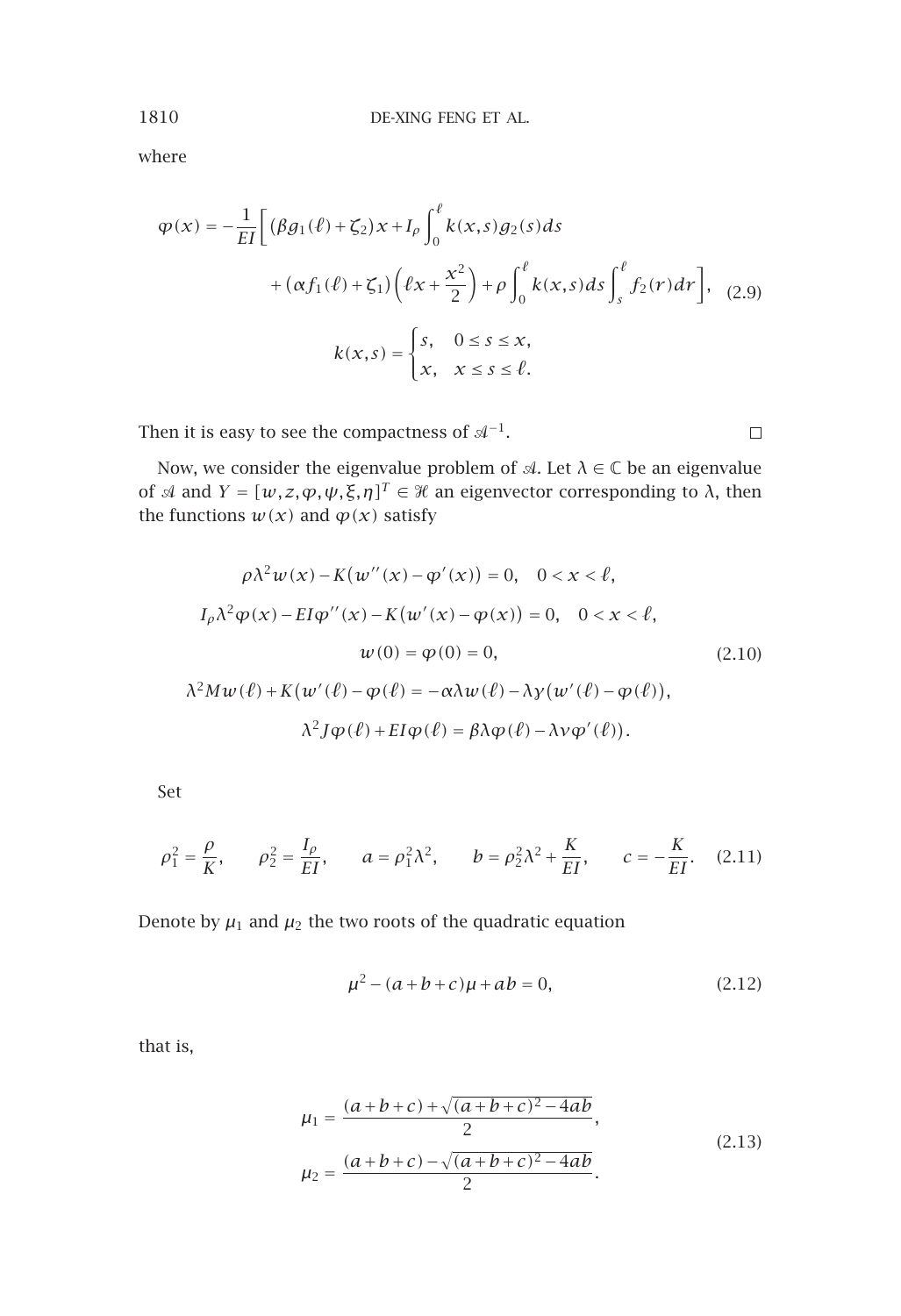RIESZ BASIS PROPERTY OF TIMOSHENKO BEAMS *...* 1811

In the case of  $\mu_1 \neq \mu_2$ , we define functions  $w_j(\lambda, x)$  and  $\varphi_j(\lambda, x)$  for  $j = 3, 4$ by

$$
w_3(\lambda, x) = \frac{1}{\mu_1 - \mu_2} ((\mu_1 - b)\mu_1^{-1/2} \sinh \sqrt{\mu_1} x - (\mu_2 - b)\mu_2^{-1/2} \sinh \sqrt{\mu_2} x),
$$
  
\n
$$
w_4(\lambda, x) = \frac{1}{\mu_1 - \mu_2} (\cosh \sqrt{\mu_1} x - \cosh \sqrt{\mu_2} x),
$$
  
\n
$$
\varphi_3(\lambda, x) = \frac{1}{\mu_1 - \mu_2} c (\cosh \sqrt{\mu_1} x - \cosh \sqrt{\mu_2} x),
$$
  
\n
$$
\varphi_4(\lambda, x) = \frac{1}{\mu_1 - \mu_2} ((\mu_1 - a)\mu_1^{-1/2} \sinh \sqrt{\mu_1} x - (\mu_2 - a)\mu_2^{-1/2} \sinh \sqrt{\mu_2} x).
$$
\n(2.14)

Set

$$
w(\lambda, x) = Aw_3(\lambda, x) + Bw_4(\lambda, x),
$$
  
\n
$$
\varphi(\lambda, x) = A\varphi_3(\lambda, x) + B\varphi_4(\lambda, x),
$$
\n(2.15)

where *A* and *B* are two constants to be determined. Then  $w(\lambda, x)$ ,  $\varphi(\lambda, x)$ satisfy

$$
\rho \lambda^2 w(x) - K(w''(x) - \varphi'(x)) = 0, \quad 0 < x < \ell,
$$
  
\n
$$
I_{\rho} \lambda^2 \varphi(x) - EI\varphi''(x) - K(w''(x) - \varphi'(x)) = 0, \quad 0 < x < \ell,
$$
  
\n
$$
w(0) = \varphi(0) = 0, \qquad w'(0) = A, \qquad \varphi'(0) = B.
$$
\n(2.16)

From (2.10), we obtain

$$
A[(\lambda^2 M + \alpha \lambda) w_3(\lambda, \ell) + (K + \gamma \lambda) (w'_3(\lambda, \ell) - \varphi_3(\lambda, \ell))]
$$
  
+ 
$$
B[(\lambda^2 M + \alpha \lambda) w_4(\lambda, \ell) + (K + \lambda \gamma) (w'_4(\lambda, \ell) - \varphi_4(\lambda, \ell))] = 0,
$$
  

$$
A[(\lambda^2 J + \beta \lambda) \varphi_3(\lambda, \ell) + (EI + \lambda \nu) \varphi'_3(\lambda, \ell)]
$$
  
+ 
$$
B[(\lambda^2 J + \beta \lambda) \varphi_4(\lambda, \ell) + (EI + \lambda \nu) \varphi'_4(\lambda, \ell)] = 0.
$$
 (2.17)

For an eigenpair  $(\lambda,Y)$  of  $\mathcal A,$  the determinant  $\Gamma(\lambda)$  of the coefficient matrix of the above linear equation system must be vanishing. Here

$$
\Gamma(\lambda) = \det \begin{bmatrix} \gamma_{11} & \gamma_{12} \\ \gamma_{21} & \gamma_{22} \end{bmatrix},\tag{2.18}
$$

<span id="page-4-0"></span>where

$$
\gamma_{11} = (\lambda^2 M + \alpha \lambda) w_3(\lambda, \ell) + (K + \lambda \gamma) (w_3'(\lambda, \ell) - \varphi_3(\lambda, \ell)),
$$
  
\n
$$
\gamma_{12} = (\lambda^2 M + \alpha \lambda) w_4(\lambda, \ell) + (K + \lambda \gamma) (w_4'(\lambda, \ell) - \varphi_4(\lambda, \ell)),
$$
  
\n
$$
\gamma_{21} = (\lambda^2 J + \beta \lambda) \varphi_3(\lambda, \ell) + (EI + \lambda \gamma) \varphi_3'(\lambda, \ell),
$$
  
\n
$$
\gamma_{22} = (\lambda^2 J + \beta \lambda) \varphi_4(\lambda, \ell) + (EI + \lambda \gamma) \varphi_4'(\lambda, \ell).
$$
\n(2.19)

Therefore, we have the following result.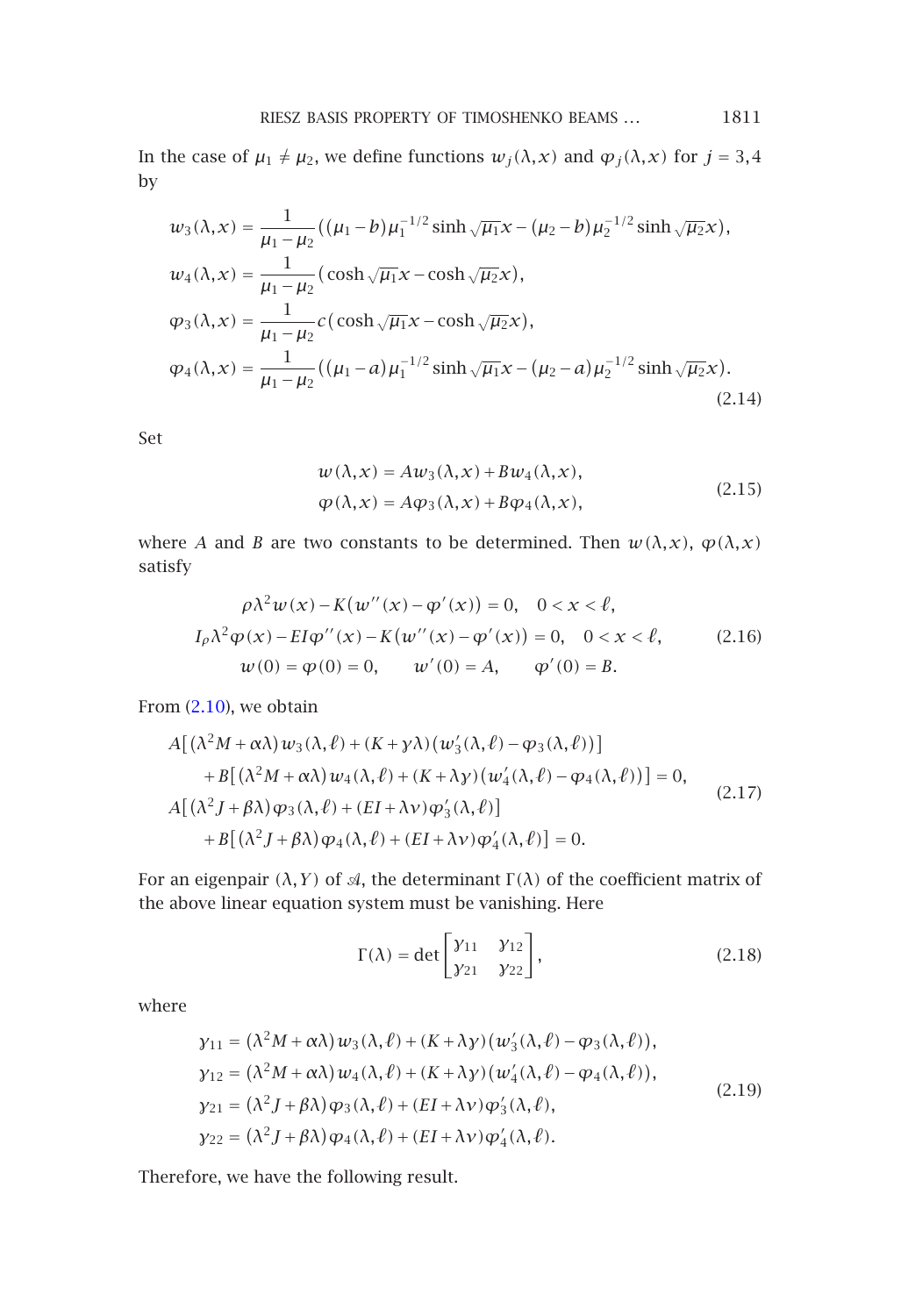<span id="page-5-1"></span>**THEOREM 2.3.** Assume that  $w(\lambda, x)$ ,  $\varphi(\lambda, x)$ , and  $\Gamma(\lambda)$  are defined as before. *Let*  $\lambda \in \mathbb{C}$  *be such that*  $\mu_1 \neq \mu_2$ *. Then*  $\lambda \in \sigma(\mathcal{A})$  *if and only if*  $\Gamma(\lambda) = 0$ *. In this case, an eigenvector of corresponding to λ is*

$$
Y = \begin{pmatrix} w(\lambda, x) \\ \lambda w(\lambda, x) \\ \varphi(\lambda, x) \\ \lambda \varphi(\lambda, x) \\ \lambda \varphi(\lambda, x) \\ J\lambda \varphi(\lambda, \ell) + \gamma(w'(\lambda, \ell) - \varphi(\lambda, \ell)) \end{pmatrix}.
$$
 (2.20)

<span id="page-5-0"></span>**3. Riesz basis prope[rty](#page-13-7) of generalized eigenvector system of .** In this section, we study the Riesz basis property of generalized eigenvector system of  $\mathcal A$  $\mathcal A$  $\mathcal A$ . We reca[ll](#page-13-7) that the basis  $\{\varphi_n \mid n \geq 1\}$  of a Hilbert space  $\mathcal X$  is said to be a Riesz basis if it is equivalent to some orthonormal basis  $\{e_n \mid n\geq 1\}$  of H, that is, there is a bounded invertible linear operator  $T$  on  $\mathscr{\mathscr{X}}$  such that  $T\bm{\varphi}_n$  =  $e_n$  for all  $n \geq 1$ . For the linear system (2.5), if the set of the generalized eigenvectors of the operator  $\mathcal A$  forms a Riesz basis of the state Hilbert space  $\mathcal H$ , then the linear system (2.5) is called a Riesz system.

In the sequel, we prove that (2.5) is indeed a Riesz system. The following lemma can be found in [4].

**Lemma 3.1** [4]**.** *Let be a densely defined discrete operator in a Hilbert space*  $\mathcal H$  and  $\{\boldsymbol\phi_n\mid n\ge 1\}$  a Riesz basis of  $\mathcal H.$  Assume that there are an integer  $N_1\ge 0$ *and a sequence of generalized eigenvectors*  $\{\psi_n \mid n > N_1\}$  *of*  $\mathcal A$  *such that* 

$$
\sum_{n=N_1+1}^{\infty} ||\phi_n - \psi_n||^2 < \infty.
$$
 (3.1)

*Then th[e following a](#page-5-0)ssertions hold.*

*(1) There are an integer*  $N_2 > N_1$  *and generalized eigenvectors*  $\{\tilde{\psi}_n \mid 1 \leq n \leq n\}$ *N*<sub>2</sub>} *of*  $\mathcal A$  *such that*  $\{\tilde{\psi}_n \mid 1 \leq n \leq N_2\} \cup \{\psi_n \mid n > N_2\}$  forms a Riesz basis of  $\mathcal X$ *.* 

*(2)* Let  $\{\tilde{\psi}_n \mid 1 \leq n \leq N_2\}$   $\cup \{\psi_n \mid n > N_2\}$  correspond to eigenvalues  $\{\sigma_n \mid$  $n \geq 1$ *} of A*. *Then*  $\sigma(\mathcal{A}) = \{\sigma_n \mid n \geq 1\}$ *, where each*  $\sigma_n$  *is counted according to its algebraic multiplicity.*

*(3) If there is an integer*  $N_3 > 0$  *such that*  $\sigma_n \neq \sigma_m$  *for all*  $n, m > N_3$ *, then there is an integer*  $N_4 > N_3$  *such that any*  $\sigma_n$  *for*  $n > N_4$  *is algebraically simple.* 

From Lemma 3.1, it follows that in order to obtain the Riesz basis property of generalized eigenvector system of  $A$ , we need to know some eigenvalues with corresponding eigenvectors of  $A$  and their asymptotic behavior.

Now, we discuss the asymptotic behavior of eigenvalues of  $A$ . A lengthy computation shows that when  $J - \rho_2 v \neq 0$  and  $M - \rho_1 y \neq 0$ ,

$$
\lim_{h \to -\infty} \inf_{\mathbb{R} \in \lambda \le h} |\Gamma(\lambda)| > 0.
$$
 (3.2)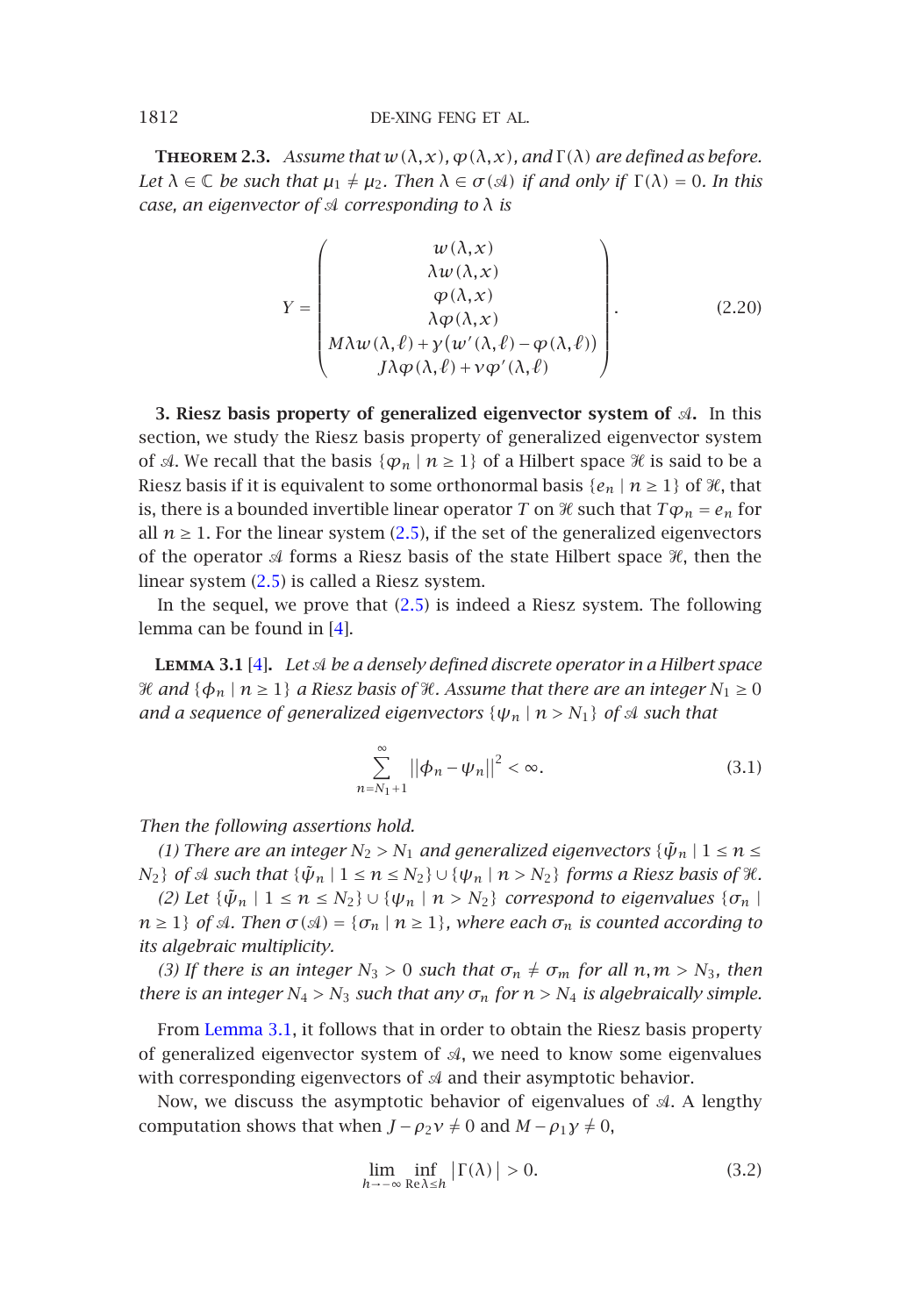Thus, for  $\lambda \in \sigma(\mathcal{A})$ , it is sufficient to consider  $\lambda$  lying in some vertical zone of complex plane, parallel to the imaginary axis. For *λ* in this zone with |*λ*| large enough, we have

$$
\frac{\Gamma(\lambda)}{\lambda^2} = \begin{vmatrix} \frac{M}{\rho_1} \sinh \ell \sqrt{\mu_1} + \gamma \cosh \ell \sqrt{\mu_1} + O(\lambda^{-1}) & O(\lambda^{-1}) \\ O(\lambda^{-1}) & \frac{J}{\rho_2} \sinh \ell \sqrt{\mu_2} + \gamma \cosh \ell \sqrt{\mu_2} + O(\lambda^{-1}) \end{vmatrix}
$$
  
= 0. (3.3)

In the case of  $J - \rho_2 v \neq 0$  and  $M - \rho_1 y \neq 0$ , for  $n \in \mathbb{Z}$ , the set of all integers denote

$$
\omega_n^{(1)} = \begin{cases}\n\frac{1}{2\ell} \ln \left| \frac{M - \rho_1 y}{\rho_1 y + M} \right| + \frac{n\pi}{\ell} i, & \text{if } M > \rho_1 y, \\
\frac{1}{2\ell} \ln \left| \frac{M - \rho_1 y}{\rho_1 y + M} \right| + \frac{(2n+1)\pi}{2\ell} i, & \text{if } M < \rho_1 y, \\
\omega_n^{(2)} = \begin{cases}\n\frac{1}{2\ell} \ln \left| \frac{J - \rho_2 y}{\rho_2 y + J} \right| + \frac{n\pi}{\ell} i, & \text{if } J > \rho_2 y, \\
\frac{1}{2\ell} \ln \left| \frac{J - \rho_2 y}{\rho_2 y + J} \right| + \frac{(2n+1)\pi}{2\ell} i, & \text{if } J < \rho_2 y.\n\end{cases}
$$
\n(3.4)

Then

$$
M\sinh\ell\omega_n^{(1)} + \gamma\rho_1\cosh\ell\omega_n^{(1)} = 0,
$$
  
\n
$$
J\sinh\ell\omega_n^{(2)} + \gamma\rho_2\cosh\ell\omega_n^{(2)} = 0.
$$
\n(3.5)

Set

$$
\lambda_n^{(1)} = \rho_1^{-1} \omega_n^{(1)} + \alpha_n^{(1)}, \qquad \lambda_n^{(2)} = \rho_2^{-1} \omega_n^{(2)} + \alpha_n^{(2)}, \tag{3.6}
$$

and let  $\lambda_n^{(j)} \in \sigma(\mathcal{A})$  for  $j = 1, 2$ , then for  $|n|$  large enough, we have  $\alpha_n^{(j)} =$ *O*( $n^{-1}$ ) for *j* = 1,2.

Now, we consider the eigenvectors of  $\mathcal{A}$ . For  $\lambda = \lambda_n^{(1)}$ , take

$$
w'(\lambda,0) = (\lambda^2 J + \lambda \beta) \varphi_4(\lambda,\ell) + (EI + \lambda \nu) \varphi_4'(\lambda,\ell),
$$
  
 
$$
\varphi'(\lambda,0) = -(\lambda^2 J + \lambda \beta) \varphi_3(\lambda,\ell) - (EI + \lambda \nu) \varphi_3'(\lambda,\ell),
$$
 (3.7)

and for  $\lambda = \lambda_n^{(2)}$ , take

$$
w'(\lambda,0) = (\lambda^2 M + \lambda \alpha) w_4(\lambda,\ell) + (K + \lambda \gamma) w_4'(\lambda,\ell),
$$
  
\n
$$
\varphi'(\lambda,0) = -(\lambda^2 M + \lambda \alpha) w_3(\lambda,\ell) - (K + \lambda \gamma) w_3'(\lambda,\ell).
$$
\n(3.8)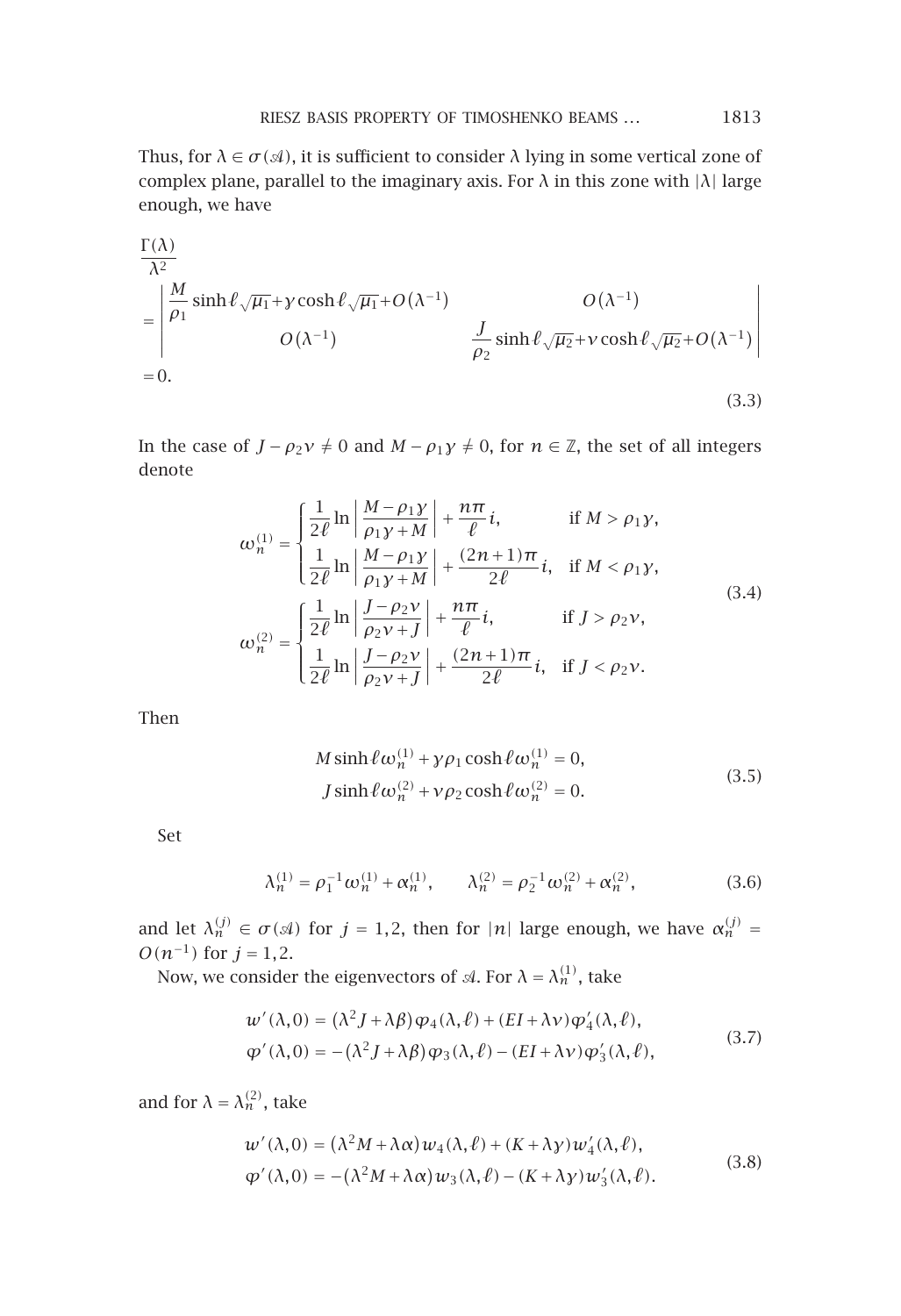Set

$$
A_n = J\rho_2^{-1} \sinh \lambda_n^{(1)} \rho_2 \ell + \nu \cosh \lambda_n^{(1)} \rho_2 \ell,
$$
  
\n
$$
B_n = M\rho_1^{-1} \sinh \lambda_n^{(2)} \rho_1 \ell + \nu \cosh \lambda_n^{(2)} \rho_1 \ell.
$$
\n(3.9)

Then with  $|n|$  large enough, we have

$$
w'(\lambda_n^{(1)}, 0) = A_n \lambda_n^{(1)} + O(1), \qquad \varphi'(\lambda_n^{(1)}, 0) = O(1),
$$
  
 
$$
\varphi'(\lambda_n^{(2)}, 0) = B_n \lambda_n^{(2)} + O(1), \qquad w'(\lambda_n^{(2)}, 0) = O(1).
$$
 (3.10)

For  $\lambda \in \sigma(\mathcal{A})$  and  $j = 3, 4$ , denote

$$
Y_j(\lambda) = \begin{pmatrix} w_j(\lambda, x) \\ \lambda w_j(\lambda, x) \\ \varphi_j(\lambda, x) \\ \lambda \varphi_j(\lambda, x) \\ M\lambda w_j(\lambda, \ell) + \gamma (w'_j(\lambda, \ell) - \varphi_j(\lambda, \ell)) \\ J\lambda \varphi_j(\lambda, \ell) + \gamma \varphi'_j(\lambda, \ell) \end{pmatrix},
$$
(3.11)

<span id="page-7-0"></span>then according to Theorem 2.3, as an eigenvector of  $A$ , we can take

$$
Y = \lambda^{-1} w'(\lambda, 0) Y_3(\lambda) + \lambda^{-1} \varphi'(\lambda, 0) Y_4(\lambda).
$$
 (3.12)

Based on the above discussion, now we are able to prove the main result of the present note.

**THEOREM** 3.2. Let  $\mathcal{H}$  and  $\mathcal{A}$  be defined as before. If  $J - \rho_2 v \neq 0$  and  $M \rho_1\gamma\neq 0$ , then the generalized eigenvector system of  ${\mathcal A}$  forms a Riesz basis of  ${\mathcal H}.$ *Moreover, the eigenvalues of with large module are algebraically simple.*

**PROOF.** Assume, without loss of the generality, that  $\rho_1 \neq \rho_2$ , then for  $\lambda \in \mathbb{C}$ with  $|\lambda|$  large enough, it follows that  $\sqrt{\mu_1} = \rho_1 \lambda + O(\lambda^{-1})$  and  $\sqrt{\mu_2} = \rho_2 \lambda + O(\lambda^{-1})$ *O*( $λ^{-1}$ ). So, for  $λ = λ<sup>(1)</sup><sub>n</sub>$  with  $|n| ≥ N$ , where *N* is a sufficiently large positive integer, we have

$$
\sqrt{\mu_1} = \rho_1 \lambda_n^{(1)} + O(n^{-1}) = \omega_n^{(1)} + O(n^{-1}),
$$
  
\n
$$
\sqrt{\mu_2} = \rho_2 \lambda_n^{(1)} + O(n^{-1}) = \rho_2 \rho_1^{-1} \omega_n^{(1)} + O(n^{-1}),
$$
\n(3.13)

and for  $\lambda = \lambda_n^{(2)}$  with  $|n| \ge N$ , we have

$$
\sqrt{\mu_1} = \rho_1 \lambda_n^{(2)} + O(n^{-1}) = \rho_1 \rho_2^{-1} \omega_n^{(2)} + O(n^{-1}),
$$
  
\n
$$
\sqrt{\mu_2} = \rho_2 \lambda_n^{(2)} + O(n^{-1}) = \omega_n^{(2)} + O(n^{-1}).
$$
\n(3.14)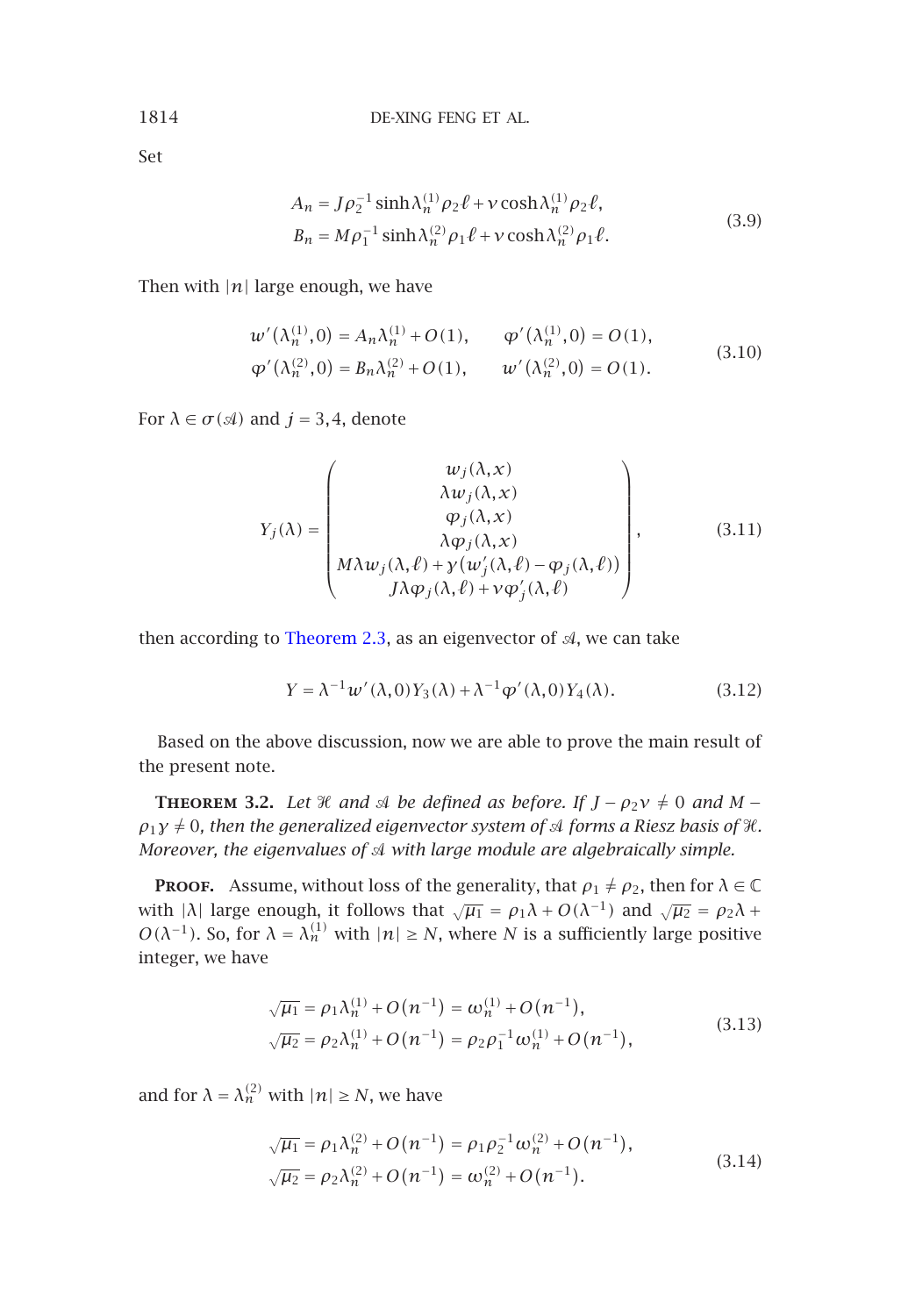Therefore, for  $\lambda_n^{(1)} \in \sigma(\mathcal{A})$  with  $|n|$  large enough, we have

$$
Y_3(\lambda_n^{(1)}) = \left[\omega_n^{(1)}^{-1} \sinh \omega_n^{(1)} x, \rho_1^{-1} \sinh \omega_n^{(1)} x, 0, 0, 0, 0\right]^T + G_1(\lambda_n^{(1)}), \quad (3.15)
$$

where  $||G_1(\lambda_n^{(1)})|| = O(n^{-1})$  and  $Y_4(\lambda_n^{(1)}) = O(1)$ . Similarly, for  $\lambda_n^{(2)} \in \sigma(\mathcal{A})$  with  $|n|$  large enough, we have

$$
Y_4(\lambda_n^{(2)}) = \left[0, 0, \omega_n^{(2)}{}^{-1} \sinh \omega_n^{(2)} x, \rho_2^{-1} \sinh \omega_n^{(2)} x, 0, 0\right]^T + G_2(\lambda_n^{(1)}), \quad (3.16)
$$

where  $||G_2(\lambda_n^{(2)})|| = O(n^{-1})$  and  $Y_3(\lambda_n^{(2)}) = O(1)$ . Thus, it follows that

$$
Y(\lambda_n^{(1)}) = A_n \left[ \omega_n^{(1)}^{-1} \sinh \omega_n^{(1)} x, \rho_1^{-1} \sinh \omega_n^{(1)} x, 0, 0, 0, 0 \right]^T + F_1(\lambda_n^{(1)}) \quad (3.17)
$$

with  $||F_1(\lambda_n^{(1)})|| = O(n^{-1})$ , and that

$$
Y(\lambda_n^{(2)}) = B_n \left[ 0, 0, \omega_n^{(2)} \right]^{-1} \sinh \omega_n^{(2)} x, \rho_2^{-1} \sinh \omega_n^{(2)} x, 0, 0 \right]^T + F_2(\lambda_n^{(2)}) \quad (3.18)
$$

with  $||F_2(\lambda_n^{(2)})|| = O(n^{-1})$ . Noticing that

$$
0 < \inf_{n \in \mathbb{Z}} |A_n| < \sup_{n \in \mathbb{Z}} |A_n| < \infty, \qquad 0 < \inf_{n \in \mathbb{Z}} |B_n| < \sup_{n \in \mathbb{Z}} |B_n| < \infty,\tag{3.19}
$$

it remains to prove that the sequences  $\{\Phi_n \mid n \in \mathbb{Z}\} \cup \{\Psi_n \mid n \in \mathbb{Z}\}$ , defined by

$$
\Phi_n = \left[ \omega_n^{(1)} \sinh \omega_n^{(1)} x, \rho_1^{-1} \sinh \omega_n^{(1)} x, 0, 0, 0, 0 \right]^T,
$$
  
\n
$$
\Psi_n = \left[ 0, 0, \omega_n^{(2)} \sinh \omega_n^{(2)} x, \rho_2^{-1} \sinh \omega_n^{(2)} x, 0, 0 \right]^T,
$$
\n(3.20)

form a Riesz basis of the subspace  $\mathcal{H}_1$  of  $\mathcal{H}$ , where

$$
\mathcal{H}_1 = \{ Y \mid Y = [w, z, \varphi, \psi, 0, 0]^T \in \mathcal{H} \}. \tag{3.21}
$$

Obviously, it is equivalent to prove that the sequence

$$
\left\{ \left[ \cosh \omega_n^{(1)} x, \rho_1^{-1} \sinh \omega_n^{(1)} x \right]^T \mid n \in \mathbb{Z} \right\}
$$
 (3.22)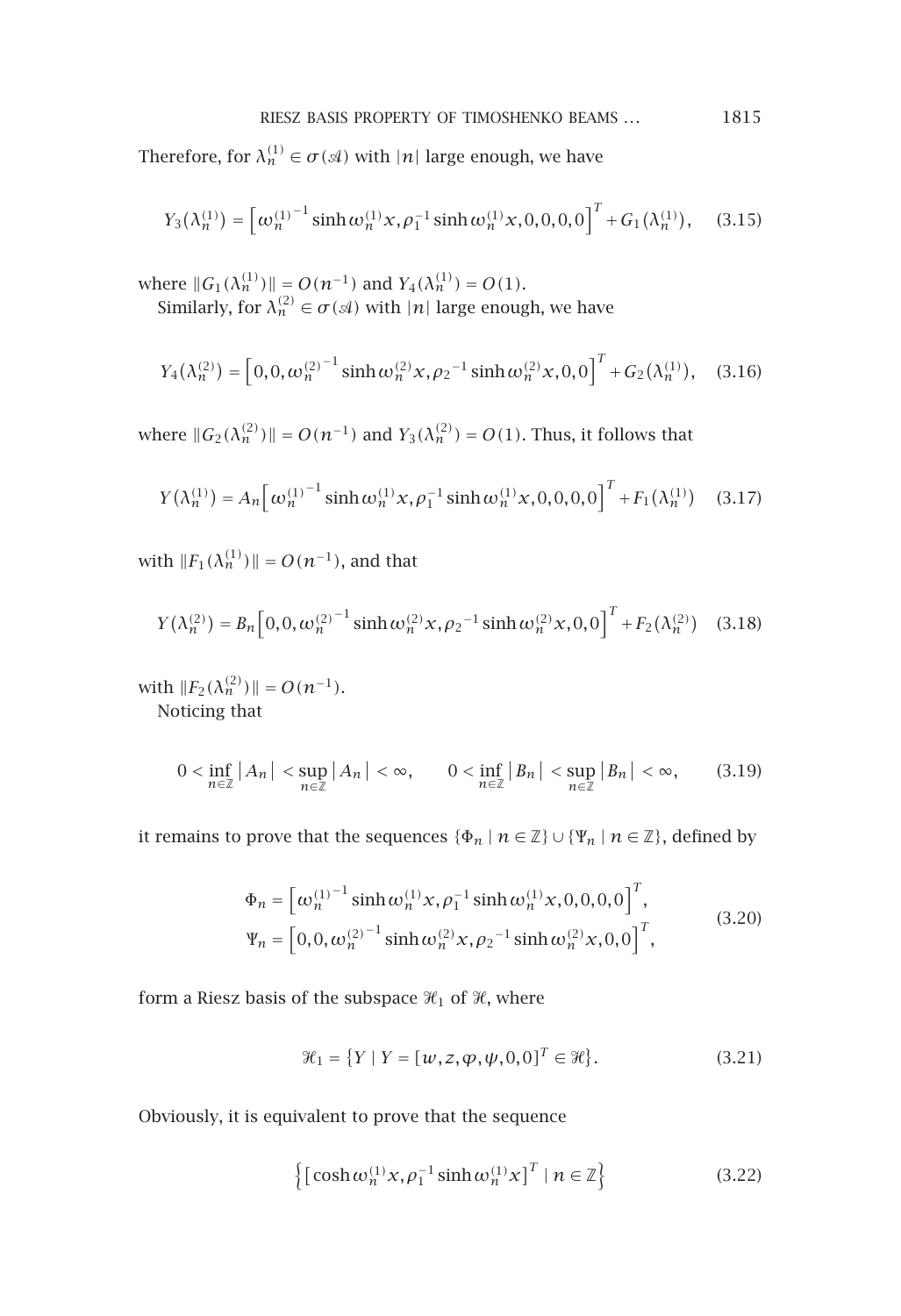forms a Riesz basis of  $L^2_K(0, \ell) \times L^2_\rho(0, \ell)$  and that the sequence

$$
\left\{ \left[ \cosh \omega_n^{(2)} x, \rho_2^{-1} \sinh \omega_n^{(2)} x \right]^T \mid n \in \mathbb{Z} \right\} \tag{3.23}
$$

forms a Riesz basis of  $L^2_{EI}(0, \ell) \times L^2_{I_\rho}(0, \ell)$ .

In the case of  $M>\rho_1\gamma$ , we define operator  $\mathfrak T$  by

$$
\mathcal{T} = \begin{pmatrix} \cosh\left(\frac{x}{2\ell} \ln \left| \frac{M - \rho_1 y}{M + \rho_1 y} \right| \right) & \rho_1 \sinh\left(\frac{x}{2\ell} \ln \left| \frac{M - \rho_1 y}{M + \rho_1 y} \right| \right) \\ \rho_1^{-1} \sinh\left(\frac{x}{2\ell} \ln \left| \frac{M - \rho_1 y}{M + \rho_1 y} \right| \right) & \cosh\left(\frac{x}{2\ell} \ln \left| \frac{M - \rho_1 y}{M + \rho_1 y} \right| \right) \end{pmatrix}, \quad (3.24)
$$

and in the case of  $M < \rho_1 \gamma$ , we define

$$
\mathcal{T} = \begin{pmatrix} \cosh\left(\frac{x}{2\ell}\left[\ln\left|\frac{M-\rho_1y}{M+\rho_1y}\right|+i\pi\right] \right) & \rho_1 \sinh\left(\frac{x}{2\ell}\left[\ln\left|\frac{M-\rho_1y}{M+\rho_1y}\right|+i\pi\right] \right) \\ \rho_1^{-1} \sinh\left(\frac{x}{2\ell}\left[\ln\left|\frac{M-\rho_1y}{M+\rho_1y}\right|+i\pi\right] \right) & \cosh\left(\frac{x}{2\ell}\left[\ln\left|\frac{M-\rho_1y}{M+\rho_1y}\right|+i\pi\right] \right) \end{pmatrix} . \tag{3.25}
$$

Obviously,  $\mathcal{T}$  is a bounded invertible operator on  $L_K^2(0,\ell) \times L_\rho^2(0,\ell)$  and satisfies

$$
\begin{pmatrix}\n\cosh \omega_n^{(1)} x \\
\rho_1^{-1} \sinh \omega_n^{(1)} x\n\end{pmatrix} = \mathcal{I} \begin{pmatrix}\n\cosh \frac{n \pi i x}{\ell} \\
\rho_1^{-1} \sinh \frac{n \pi i x}{\ell}\n\end{pmatrix}.
$$
\n(3.26)

Therefore, the sequence  $\{[\cosh \omega_n^{(1)} x, \rho_1^{-1} \sinh \omega_n^{(1)} x]^T \mid n \in \mathbb{Z}\}$  forms a Riesz basis of  $L^2_K(0,\ell) \times L^2_\rho(0,\ell)$  because the sequence

$$
\left\{ \left[ \cosh \frac{n\pi ix}{\ell}, \, \rho_1^{-1} \sinh \frac{n\pi ix}{\ell} \right]^T \mid n \in \mathbb{Z} \right\}
$$
 (3.27)

is an orthonormal basis on  $L_K^2(0, \ell) \times L_\rho^2(0, \ell)$ .

The similar approach can be used to prove that the sequence

$$
\left\{ \left[ \cosh \omega_n^{(2)} x, \, \rho_2^{-1} \sinh \omega_n^{(2)} x \right]^T \mid n \in \mathbb{Z} \right\} \tag{3.28}
$$

forms a Riesz basis of  $L^2_{EI}(0, \ell) \times L^2_{I_\rho}(0, \ell)$ . Thus, the sequence  $\{\Phi_n \mid n \in \mathbb{Z}\}$   $\cup$  $\{ \Psi_n \mid n \in \mathbb{Z} \}$  forms a Riesz basis of  $\mathcal{H}_1$  and so does the sequence  $\{A_n \Phi_n \mid n \in \mathbb{Z} \}$  $\mathbb{Z}$ }  $\cup$  {*B<sub>n</sub>*Ψ<sub>*n*</sub> |  $n \in \mathbb{Z}$ }. Therefore, there is a positive integer *N* such that

$$
\sum_{|n|\geq N}^{\infty} \left| \left| Y(\lambda_n^{(1)}) - A_n \Phi_n \right| \right|^2 + \sum_{|n|\geq N}^{\infty} \left| \left| Y(\lambda_n^{(2)}) - B_n \Psi_n \right| \right|^2 < \infty. \tag{3.29}
$$

Using Lemma 3.1, the required result follows.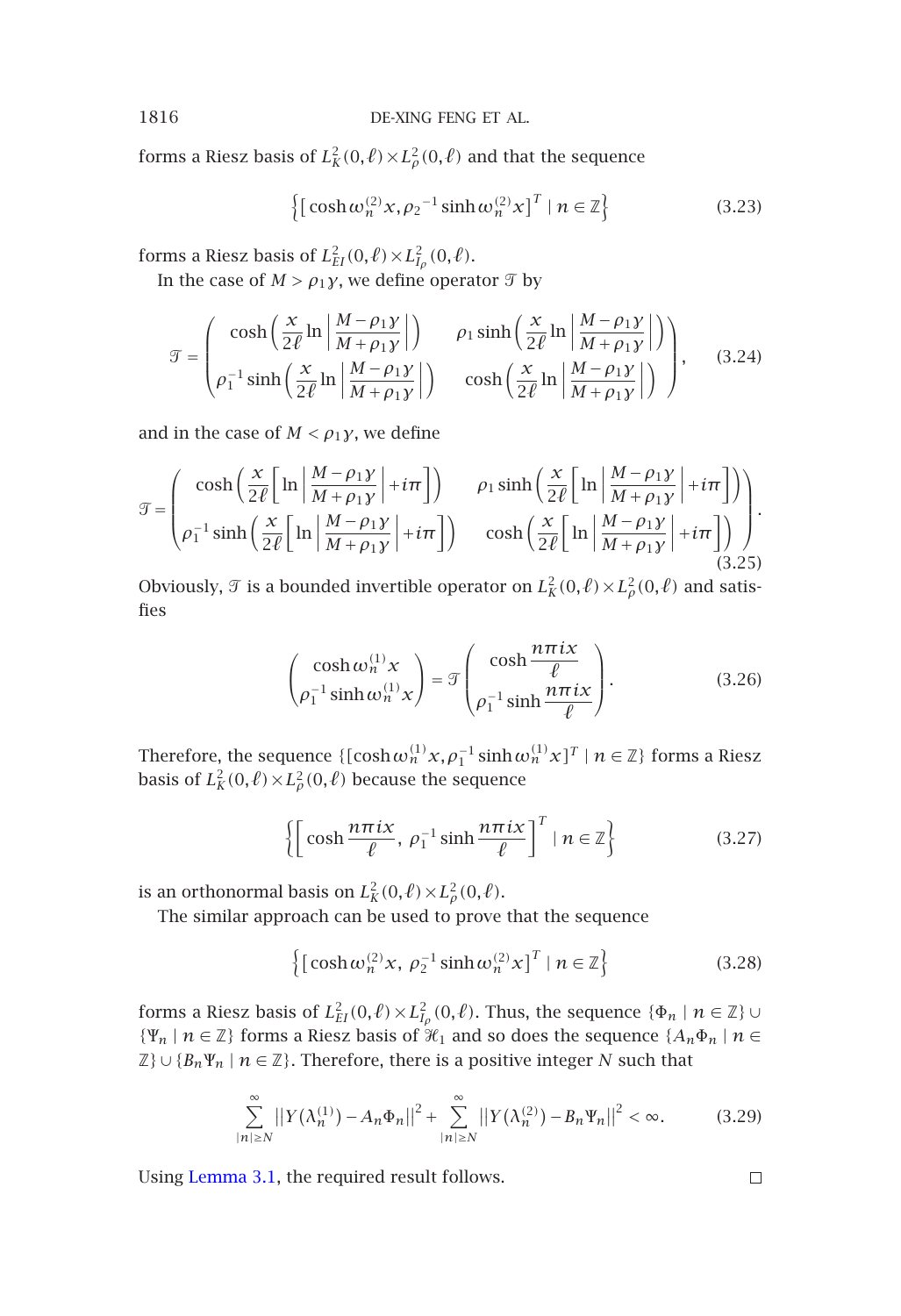RIESZ BASIS PROPERTY OF TIMOSHENKO BEAMS *...* 1817

According to the proof of Theorem 3.2, there exists an integer *N >* 0 such that  $\lambda_n^{(1)}$ ,  $\lambda_n^{(2)}$  for  $|n| \ge N$  are simple eigenvalues of A, and  $Y(\lambda_n^{(1)})$  and  $Y(\lambda_n^{(2)})$ are two eigenvectors of  $\mathcal A$  associated with  $\lambda_n^{(1)}$  and  $\lambda_n^{(2)}$ , respectively. Denote

$$
\sigma_0 = \sigma(\mathcal{A}) \setminus \{ \lambda_n^{(1)}, \lambda_n^{(2)} \mid |n| \ge N \},\tag{3.30}
$$

then  $\sigma_0$  is a finite set, that is,

$$
\sigma_0 = {\mu_1, \mu_2, ..., \mu_k}
$$
 (3.31)

with  $k$  ≤ 4*N* − 2. For each eigenvalue  $\mu_j$ , let

$$
\{Y_{j,1}, Y_{j,2}, \dots, Y_{j,s_j}\}\tag{3.32}
$$

be a basis of the corresponding root subspace. Therefore, by Theorem 3.2, the set

$$
\{Y_{j,i} \mid 1 \le j \le k, \ 1 \le i \le s_j\} \cup \{Y(\lambda_n^{(1)}) \mid |n| \ge N\} \cup \{Y(\lambda_n^{(2)}) \mid |n| \ge N\} \quad (3.33)
$$

forms a Riesz basis for  $\mathscr{H}.$  Let

$$
\{Y_{j,i}^* \mid 1 \le j \le k, \ 1 \le i \le s_j\} \cup \{Y^*(\lambda_n^{(1)}) \mid |n| \ge N\} \cup \{Y^*(\lambda_n^{(2)}) \mid |n| \ge N\}
$$
\n(3.34)

be the biorthogonal system associated with  $\{Y_{j,i} | 1 \leq j \leq k, 1 \leq i \leq s_j\}$  $\{Y(\lambda_n^{(1)}) \mid |n| \ge N\} \cup \{Y(\lambda_n^{(2)}) \mid |n| \ge N\}$ . For each  $F \in \mathcal{H}$ , we have

$$
F = \sum_{j=1}^{k} \sum_{i=1}^{s_j} \langle F, Y_{j,i}^* \rangle Y_{j,i} + \sum_{|n| \ge N} \langle F, Y^* (\lambda_n^{(1)}) \rangle Y(\lambda_n^{(1)}) + \sum_{|n| \ge N} \langle F, Y^* (\lambda_n^{(2)}) \rangle Y(\lambda_n^{(2)}).
$$
\n(3.35)

Let *T*(*t*) be the *C*<sub>0</sub>-semigroup generated by  $\mathcal{A}$ . Then, for each *Y*  $\in$  span{*Y<sub>j,i</sub>* |  $i = 1, 2, ..., s_j$ , we have

$$
T(t)Y = e^{\mu_j t} \sum_{i=1}^{s_j} P_{s_j, i}(Y, t) Y_{j, i},
$$
\n(3.36)

where  $P_{s_j,i}(Y,t)$  is a polynomial of order less than  $s_j$ . Hence, we have the following corollary.

**COROLLARY** 3.3. Let  $\mathcal{H}$  and  $\mathcal{A}$  be as before. Let  $T(t)$  be the  $C_0$ -semigroup *generated by*  $\triangleleft$ . If  $J - \rho_2 v \neq 0$  and  $M - \rho_1 v \neq 0$ , then the solution of system (2.5) *with initial data*  $F \in \mathcal{H}$  can be expressed as

$$
T(t)F = \sum_{j=1}^{k} \sum_{i=1}^{s_j} e^{\mu_j t} P_{s_j, i}(F, t) Y_{j, i} + \sum_{|n| \ge N} e^{\lambda_n^{(1)} t} \langle F, Y^* (\lambda_n^{(1)}) \rangle Y(\lambda_n^{(1)}) + \sum_{|n| \ge N} e^{\lambda_n^{(2)} t} \langle F, Y^* (\lambda_n^{(2)}) \rangle Y(\lambda_n^{(2)}).
$$
\n(3.37)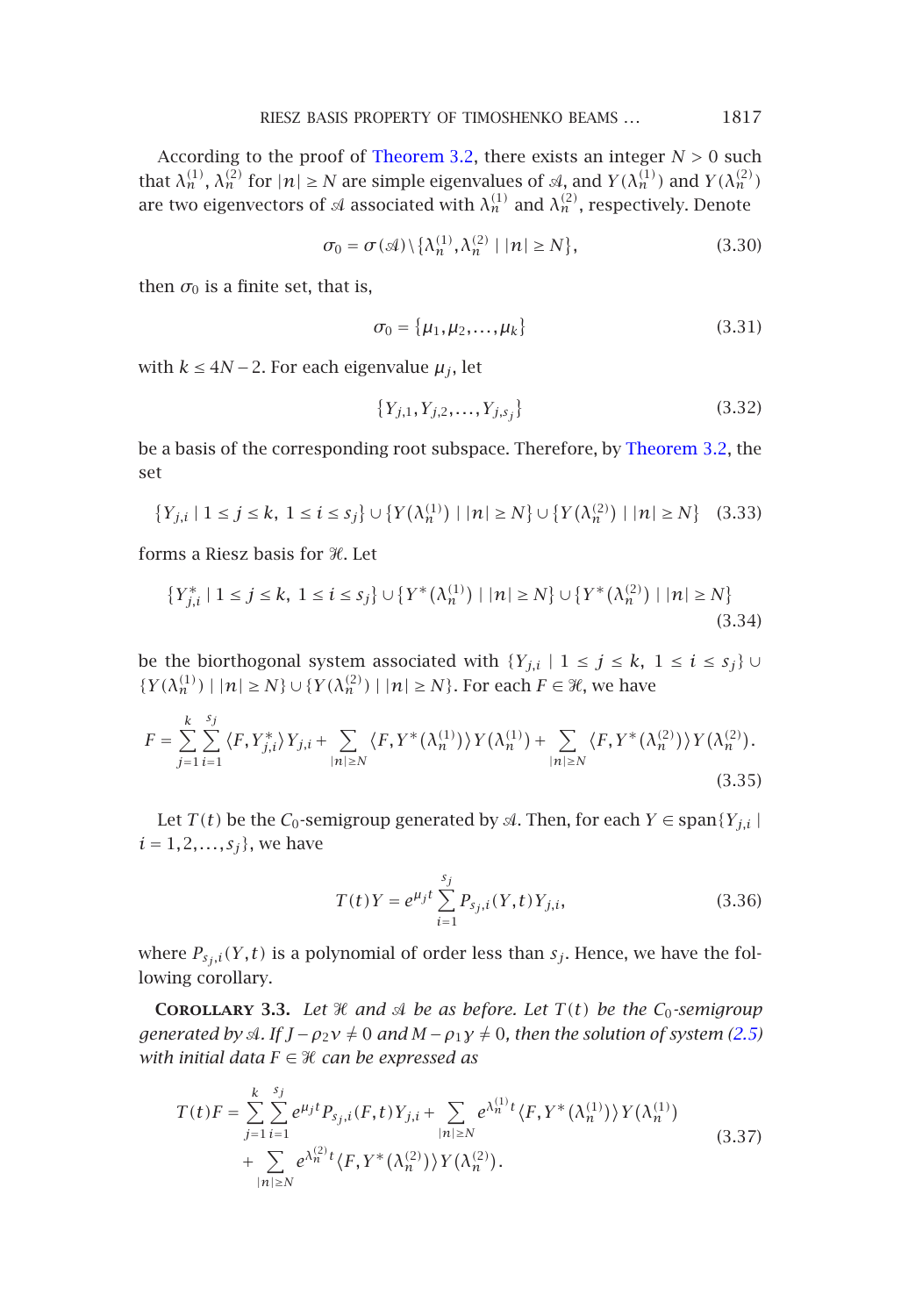<span id="page-11-0"></span>**4. Exponential decay of the closed-loop system.** In Section 3, we discussed the Riesz basis property of system  $(2.5)$  in  $\mathcal X$  and gave the solution expression of the system. In this section, we discuss the exponential decay of the closed-loop system. Since (2.5) is a Riesz system, according to [2], we have the following theorem.

**THEOREM 4.1.** Let  $\mathcal{H}$  and  $\mathcal{A}$  be as before. If  $J - \rho_2 v \neq 0$  and  $M - \rho_1 y \neq 0$ , *then system (2.5) satisfies the spectrum-determined growth assumption in the* state space  $\mathcal{H}$ *.* 

*Let*  $T(t)$  *be the*  $C_0$ -semigroup generated by  $\mathcal{A}$ . The rate of exponential decay  $of T(t)$  *[is](#page-11-0) [define](#page-11-0)d by* 

$$
\omega(T) = \lim_{t \to \infty} \frac{\ln ||T(t)||}{t}
$$
\n(4.1)

*and the bound*  $s(\mathcal{A})$  *of the spectrum of*  $\mathcal{A}$  *is given by* 

$$
s(\mathcal{A}) = \sup \{ \text{Re}\,\lambda \mid \lambda \in \sigma(\mathcal{A}) \}. \tag{4.2}
$$

Theorem 4.1 implies that  $\omega(T) = s(\mathcal{A})$ . In order to estimate  $s(\mathcal{A})$ , denote

$$
\omega_1 = \max \left\{ \frac{1}{2\ell \rho_1} \ln \left| \frac{M - \rho_1 \gamma}{M + \rho_1 \gamma} \right|, \frac{1}{2\ell \rho_2} \ln \left| \frac{J - \rho_2 \gamma}{J + \rho_2 \gamma} \right| \right\},\
$$
  

$$
\omega_2 = \min \left\{ \frac{1}{2\ell \rho_1} \ln \left| \frac{M - \rho_1 \gamma}{M + \rho_1 \gamma} \right|, \frac{1}{2\ell \rho_2} \ln \left| \frac{J - \rho_2 \gamma}{J + \rho_2 \gamma} \right| \right\}.
$$
 (4.3)

From the discussion in Section 3, we know that the lines  $\text{Re}\lambda = \omega_1$  and  $\text{Re}\lambda =$ *ω*<sub>2</sub> are two asymptotic lines of the spectrum of *A*. Noticing that  $ω$ <sub>2</sub>  $< ω$ <sub>1</sub>  $<$  0, obviously for any *ε >* 0 with *ω*1+*ε <* 0, there are only finitely many eigenvalues of  $\mathcal A$  outside the zone

$$
\omega_2 - \varepsilon \le \text{Re}\,\lambda \le \omega_1 + \varepsilon. \tag{4.4}
$$

If Re  $λ ≤ ω_1$  for any  $λ ∈ σ(α)$ , then  $s(α) = ω_1$ . If there is an eigenvalue  $λ$  of  $α$ such that  $\text{Re}\lambda > \omega_1$ , then there exists at least one eigenvalue  $\lambda_0$  of  $\mathcal A$  such that  $Re \lambda_0 = s(\mathcal{A})$ . Since  $\mathcal{A}$  is a dissipative operator and  $\sigma(\mathcal{A}) \cap i\mathbb{R} = \emptyset$ , we have  $s(\mathcal{A}) < 0$ .

Summarizing the above discussion, we have the following result.

**THEOREM 4.2.** Let  $\mathcal A$  and  $\mathcal H$  be as before and  $T(t)$  the  $C_0$ -semigroup of con*tractions generated by . Then it holds that*

$$
\omega(T) = s(\mathcal{A}) = \max_{\lambda \in \sigma(\mathcal{A})} \{ \omega_1, \text{Re}\lambda \} < 0,\tag{4.5}
$$

*and hence the closed-loop system is exponentially stable.*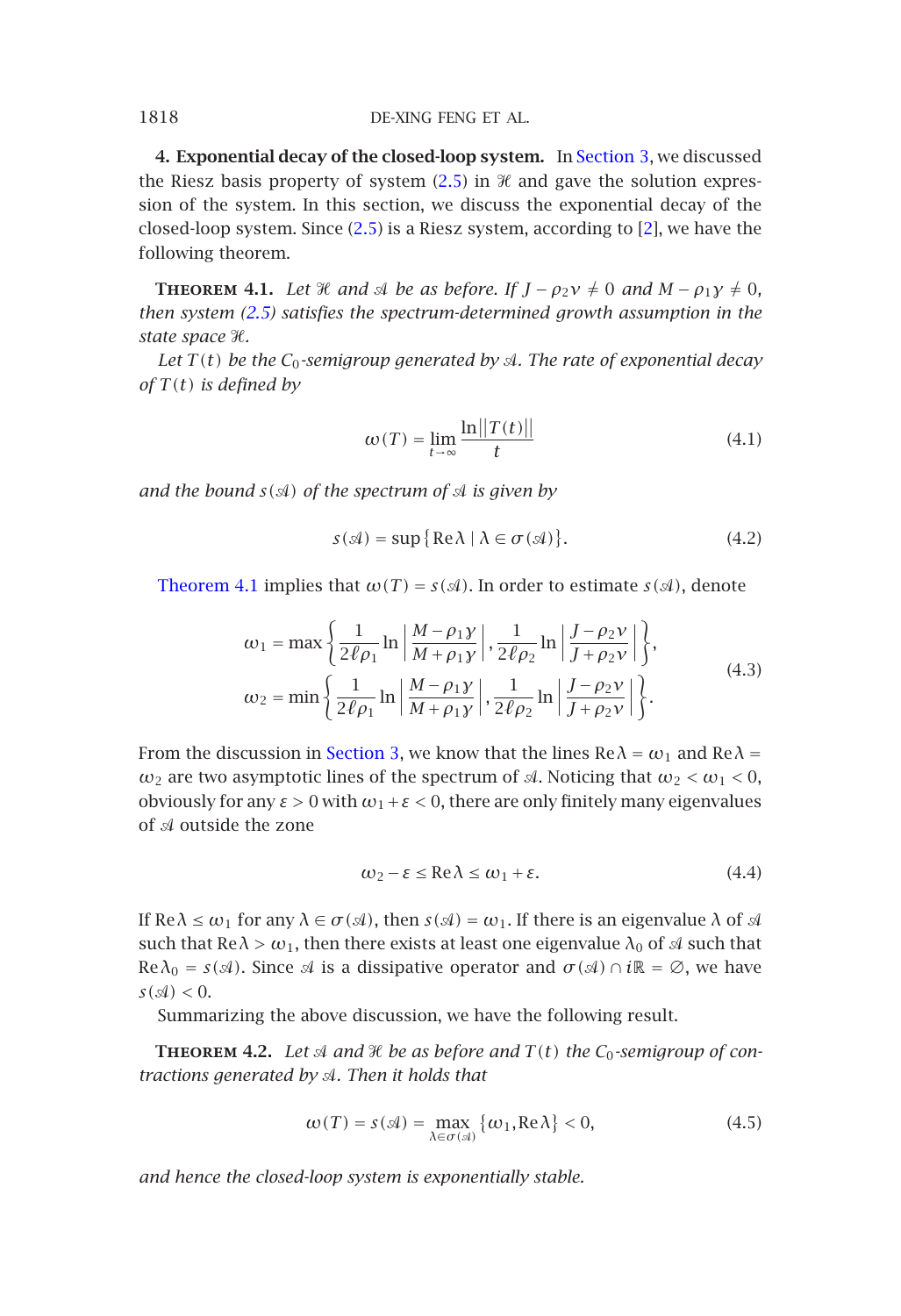#### RIESZ BASIS PROPERTY OF TIMOSHENKO BEAMS *...* 1819

We have proven that system  $(2.5)$  is a Riesz system. However, from the previous discussion we also can see that the asymptotic behavior of the eigenvalues of the closed-loop system operator  $\mathcal A$  is dependent only upon the feedback parameters *γ* and *ν*. So, if we take  $α = 0$  and  $β = 0$  in the feedback controls, then it is not difficult to prove that the corresponding closed-loop system is also a Riesz system. In this case, it is natural to ask whether the corresponding closed-loop system decays still exponentially. The answer is positive. In fact, if we denote by  $\mathcal{A}_1$  the operator  $\mathcal A$  with  $\alpha = 0$  and  $\beta = 0$ , then  $\mathcal{A}_1$  is also dissipative. In order to prove the exponential stability of the  $C_0$ -semigroup generated by  $A_1$ , similar to above, it is enough to show that there is no eigenvalue of  $A_1$ on imaginary axis. It is easy to see that  $0 \in \rho(\mathcal{A}_1)$ . If  $\lambda \in \mathcal{R}$  is an eigenvalue of  $\mathcal{A}_1$  and  $Y = [w, z, \varphi, \psi, \xi, \eta]^T \in \mathcal{D}(\mathcal{A}_1)$  is an eigenvector of  $\mathcal{A}_1$  corresponding to *λ*, then

$$
\operatorname{Re}\left\langle \mathcal{A}_1 Y, Y \right\rangle = -\frac{\gamma K}{M} \left| w'(\ell) - \varphi(\ell) \right|^2 - \frac{\gamma EI}{J} \left| \varphi'(\ell) \right|^2 = 0, \tag{4.6}
$$

from which it follows that  $w'(\ell) - \varphi(\ell) = 0$  and  $\varphi'(\ell) = 0$ . Then  $w(x)$  and *ϕ(x)* satisfy

$$
\rho \lambda^2 w(x) - K(w''(x) - \varphi'(x)) = 0, \quad 0 < x < \ell,
$$
  
\n
$$
I_{\rho} \lambda^2 \varphi(x) - EI \varphi''(x) - K(w'(x) - \varphi(x)) = 0, \quad 0 < x < \ell,
$$
  
\n
$$
w(0) = \varphi(0) = 0, \qquad w'(\ell) - \varphi(\ell) = 0, \qquad \varphi'(\ell) = 0,
$$
  
\n
$$
w(\ell) = 0, \qquad \varphi(\ell) = 0.
$$
\n(4.7)

Thus,  $w(\ell) = w'(\ell) = 0$  and  $\varphi(\ell) = \varphi'(\ell) = 0$ , and hence according to the general theory of ordinary differential equations, it follows that  $w(x) = \varphi(x) = 0$ for all  $x \in [0, \ell]$ , that is,  $Y = 0$ . This shows that there is no eigenvalue of  $\mathcal{A}_1$ on the imaginary axis. Notice the fact that when  $J - \rho_2 v \neq 0$  and  $M - \rho_1 y \neq 0$ , the lines  $\text{Re }\lambda = \omega_1$  and  $\text{Re }\lambda = \omega_2$  are two asymptotic lines of  $\sigma(\mathcal{A}_1)$  and the system associated with  $A_1$  is a dissipative Riesz system; we can assert that the closed-loop system decays still exponentially and the rate of the exponential decay of the system is just equal to the supremum of real parts of the spectra of  $A_1$ . Let  $T_1(t)$  be the contraction semigroup generated by  $A_1$ . Similar to above, we have the following result.

**THEOREM 4.3.** Let  $\mathcal{A}_1$ ,  $\mathcal{H}$ , and  $\omega_1$  be defined as before. Let  $T_1(t)$  be the *contraction semigroup generated by*  $\mathcal{A}_1$ *. Then it holds that* 

$$
\omega(T_1) = s(\mathcal{A}_1) = \max_{\lambda \in \sigma(\mathcal{A}_1)} \{ \omega_1, \text{Re}\lambda \} < 0. \tag{4.8}
$$

Notice that the exponential decay rates of the systems associated with  $A$  and  $\mathcal{A}_1$  are different. In fact, we can show that  $\omega(T) \leq \omega(T_1)$ . It is very interesting to clarify the dependence of the exponential decay rate on the parameters *α* and *β*.